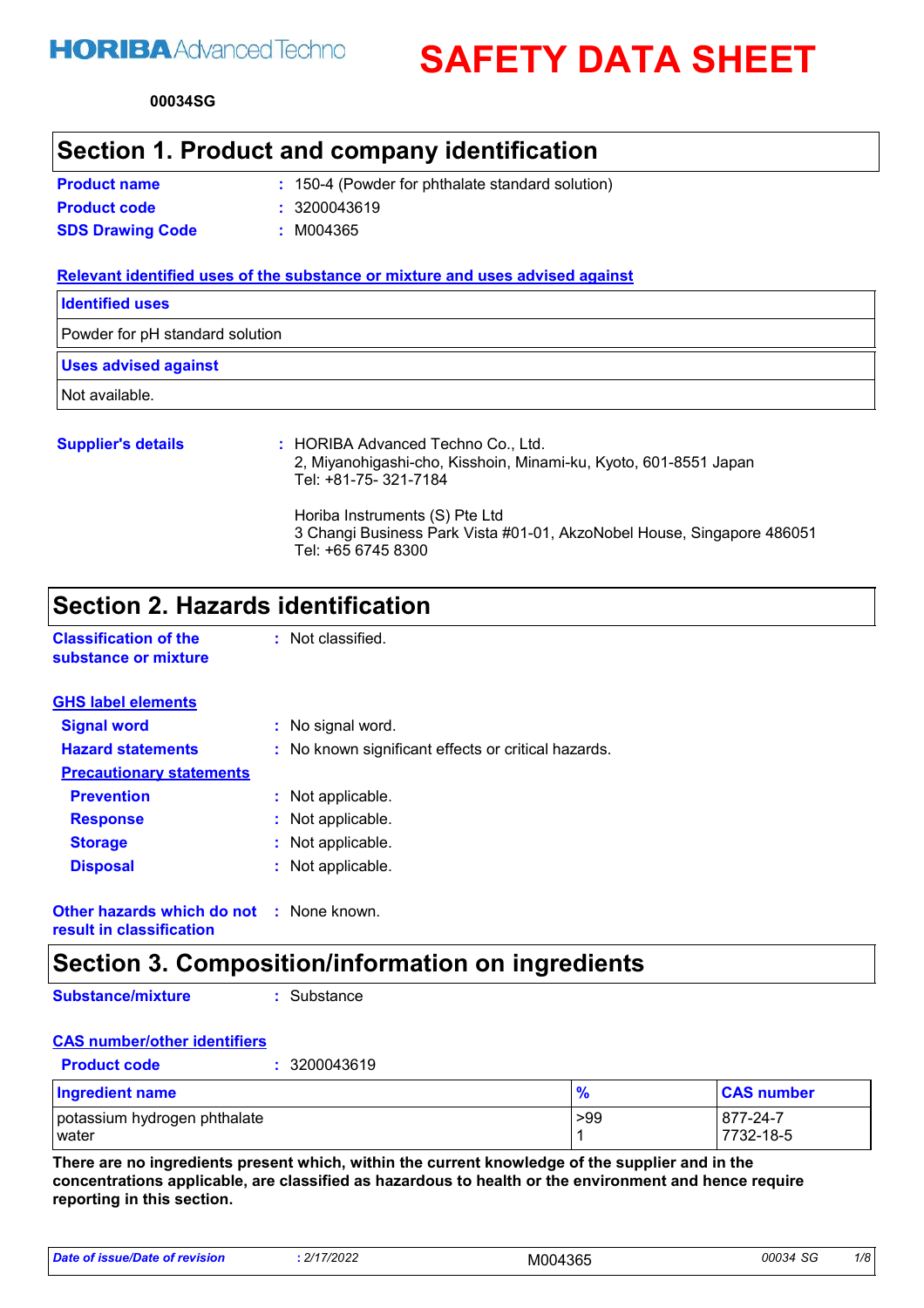## **Section 3. Composition/information on ingredients**

**There are no additional ingredients present which, within the current knowledge of the supplier and in the concentrations applicable, are classified as hazardous to health or the environment and hence require reporting in this section.**

**Occupational exposure limits, if available, are listed in Section 8.**

**Chemical formula :** Not applicable.

### **Section 4. First aid measures**

| <b>Description of necessary first aid measures</b> |                                                                                                                                                                                                                                                                   |
|----------------------------------------------------|-------------------------------------------------------------------------------------------------------------------------------------------------------------------------------------------------------------------------------------------------------------------|
| Eye contact                                        | : Immediately flush eyes with plenty of water, occasionally lifting the upper and lower<br>eyelids. Check for and remove any contact lenses. Get medical attention if irritation<br>occurs.                                                                       |
| <b>Inhalation</b>                                  | : Remove victim to fresh air and keep at rest in a position comfortable for breathing.<br>Get medical attention if symptoms occur.                                                                                                                                |
| <b>Skin contact</b>                                | : Flush contaminated skin with plenty of water. Remove contaminated clothing and<br>shoes. Get medical attention if symptoms occur.                                                                                                                               |
| <b>Ingestion</b>                                   | : Wash out mouth with water. If material has been swallowed and the exposed<br>person is conscious, give small quantities of water to drink. Do not induce vomiting<br>unless directed to do so by medical personnel. Get medical attention if symptoms<br>occur. |

#### **Most important symptoms/effects, acute and delayed**

| <b>Potential acute health effects</b>                                                |                                                                                                                                |  |
|--------------------------------------------------------------------------------------|--------------------------------------------------------------------------------------------------------------------------------|--|
| Eye contact                                                                          | : No known significant effects or critical hazards.                                                                            |  |
| <b>Inhalation</b>                                                                    | : No known significant effects or critical hazards.                                                                            |  |
| <b>Skin contact</b>                                                                  | : No known significant effects or critical hazards.                                                                            |  |
| <b>Ingestion</b>                                                                     | : No known significant effects or critical hazards.                                                                            |  |
| <b>Over-exposure signs/symptoms</b>                                                  |                                                                                                                                |  |
| Eye contact                                                                          | $:$ No specific data.                                                                                                          |  |
| <b>Inhalation</b>                                                                    | : No specific data.                                                                                                            |  |
| <b>Skin contact</b>                                                                  | $:$ No specific data.                                                                                                          |  |
| <b>Ingestion</b>                                                                     | : No specific data.                                                                                                            |  |
| Indication of immediate medical attention and special treatment needed, if necessary |                                                                                                                                |  |
| <b>Notes to physician</b>                                                            | : Treat symptomatically. Contact poison treatment specialist immediately if large<br>quantities have been ingested or inhaled. |  |
| <b>Specific treatments</b>                                                           | : No specific treatment.                                                                                                       |  |
| <b>Protection of first-aiders</b>                                                    | : No action shall be taken involving any personal risk or without suitable training.                                           |  |

**See toxicological information (Section 11)**

# **Section 5. Fire-fighting measures**

| <b>Extinguishing media</b>                           |                                                                 |
|------------------------------------------------------|-----------------------------------------------------------------|
| <b>Suitable extinguishing</b><br>media               | : Use an extinguishing agent suitable for the surrounding fire. |
| Unsuitable extinguishing<br>media                    | : None known.                                                   |
| <b>Specific hazards arising</b><br>from the chemical | : No specific fire or explosion hazard.                         |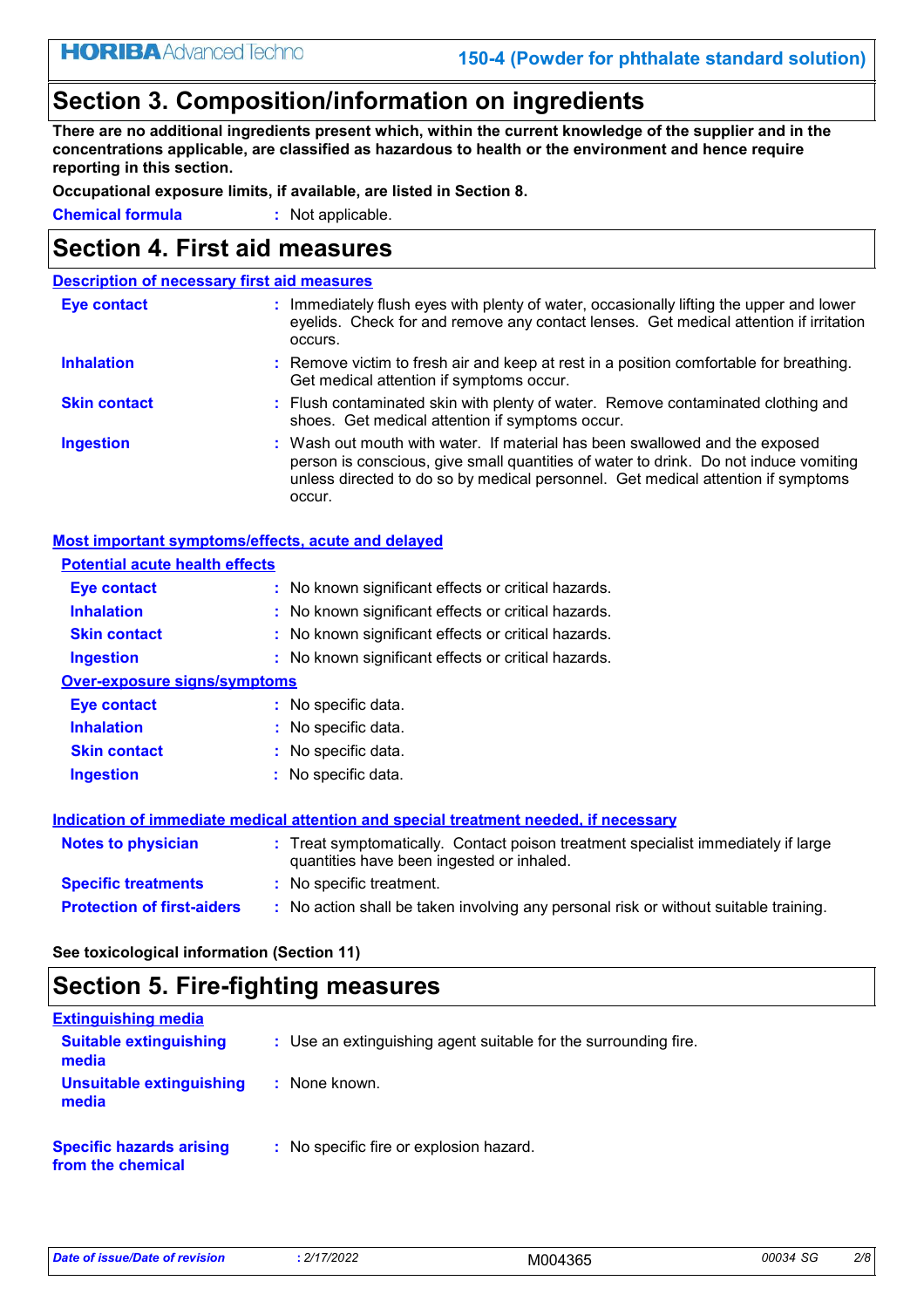## **Section 5. Fire-fighting measures**

| <b>Hazardous thermal</b><br>decomposition products       | : Decomposition products may include the following materials:<br>Carbon dioxide<br>carbon monoxide<br>metal oxide/oxides                                                                            |
|----------------------------------------------------------|-----------------------------------------------------------------------------------------------------------------------------------------------------------------------------------------------------|
| <b>Special protective actions</b><br>for fire-fighters   | : Promptly isolate the scene by removing all persons from the vicinity of the incident if<br>there is a fire. No action shall be taken involving any personal risk or without<br>suitable training. |
| <b>Special protective</b><br>equipment for fire-fighters | : Fire-fighters should wear appropriate protective equipment and self-contained<br>breathing apparatus (SCBA) with a full face-piece operated in positive pressure<br>mode.                         |

## **Section 6. Accidental release measures**

|                                                              | <b>Personal precautions, protective equipment and emergency procedures</b>                                                                                                                                                                                                           |
|--------------------------------------------------------------|--------------------------------------------------------------------------------------------------------------------------------------------------------------------------------------------------------------------------------------------------------------------------------------|
| For non-emergency<br>personnel                               | : No action shall be taken involving any personal risk or without suitable training.<br>Evacuate surrounding areas. Keep unnecessary and unprotected personnel from<br>entering. Do not touch or walk through spilled material. Put on appropriate<br>personal protective equipment. |
|                                                              | For emergency responders : If specialized clothing is required to deal with the spillage, take note of any<br>information in Section 8 on suitable and unsuitable materials. See also the<br>information in "For non-emergency personnel".                                           |
| <b>Environmental precautions</b>                             | : Avoid dispersal of spilled material and runoff and contact with soil, waterways,<br>drains and sewers. Inform the relevant authorities if the product has caused<br>environmental pollution (sewers, waterways, soil or air).                                                      |
| <b>Methods and materials for containment and cleaning up</b> |                                                                                                                                                                                                                                                                                      |
| <b>Small spill</b>                                           | : Move containers from spill area. Vacuum or sweep up material and place in a<br>designated, labeled waste container. Dispose of via a licensed waste disposal<br>contractor.                                                                                                        |
| <b>Large spill</b>                                           | : Move containers from spill area. Prevent entry into sewers, water courses,                                                                                                                                                                                                         |

#### basements or confined areas. Vacuum or sweep up material and place in a designated, labeled waste container. Dispose of via a licensed waste disposal contractor. Note: see Section 4 for emergency contact information and Section 13 for waste disposal.

## **Section 7. Handling and storage**

| <b>Precautions for safe handling</b>                                             |                                                                                                                                                                                                                                                                                                                                                                                                                                                                                                                                                                                  |
|----------------------------------------------------------------------------------|----------------------------------------------------------------------------------------------------------------------------------------------------------------------------------------------------------------------------------------------------------------------------------------------------------------------------------------------------------------------------------------------------------------------------------------------------------------------------------------------------------------------------------------------------------------------------------|
| <b>Protective measures</b>                                                       | : Put on appropriate personal protective equipment (see Section 8).                                                                                                                                                                                                                                                                                                                                                                                                                                                                                                              |
| <b>Advice on general</b><br>occupational hygiene                                 | : Eating, drinking and smoking should be prohibited in areas where this material is<br>handled, stored and processed. Workers should wash hands and face before<br>eating, drinking and smoking. Remove contaminated clothing and protective<br>equipment before entering eating areas. See also Section 8 for additional<br>information on hygiene measures.                                                                                                                                                                                                                    |
| <b>Conditions for safe storage,</b><br>including any<br><b>incompatibilities</b> | Store in accordance with local regulations. Store in original container protected<br>from direct sunlight in a dry, cool and well-ventilated area, away from incompatible<br>materials (see Section 10) and food and drink. Keep container tightly closed and<br>sealed until ready for use. Containers that have been opened must be carefully<br>resealed and kept upright to prevent leakage. Do not store in unlabeled containers.<br>Use appropriate containment to avoid environmental contamination. See Section 10<br>for incompatible materials before handling or use. |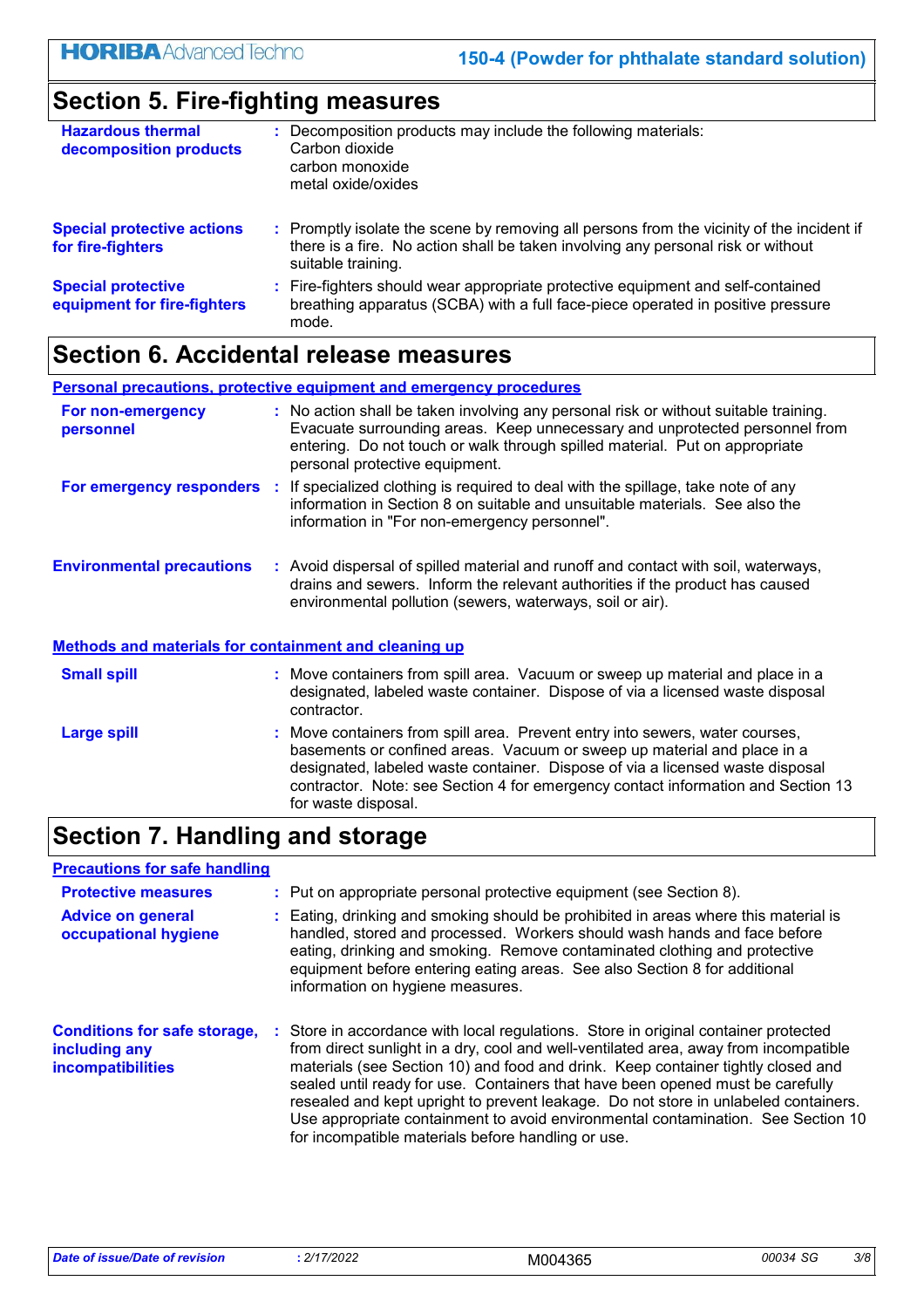## **Section 8. Exposure controls/personal protection**

#### **Control parameters**

**Occupational exposure limits**

None.

| <b>Appropriate engineering</b><br><b>controls</b> | : Good general ventilation should be sufficient to control worker exposure to airborne<br>contaminants.                                                                                                                                                                                                                                                                                           |  |  |
|---------------------------------------------------|---------------------------------------------------------------------------------------------------------------------------------------------------------------------------------------------------------------------------------------------------------------------------------------------------------------------------------------------------------------------------------------------------|--|--|
| <b>Environmental exposure</b><br>controls         | Emissions from ventilation or work process equipment should be checked to ensure<br>they comply with the requirements of environmental protection legislation. In some<br>cases, fume scrubbers, filters or engineering modifications to the process<br>equipment will be necessary to reduce emissions to acceptable levels.                                                                     |  |  |
| <b>Individual protection measures</b>             |                                                                                                                                                                                                                                                                                                                                                                                                   |  |  |
| <b>Hygiene measures</b>                           | : Wash hands, forearms and face thoroughly after handling chemical products, before<br>eating, smoking and using the lavatory and at the end of the working period.<br>Appropriate techniques should be used to remove potentially contaminated clothing.<br>Wash contaminated clothing before reusing. Ensure that eyewash stations and<br>safety showers are close to the workstation location. |  |  |
| <b>Eye/face protection</b>                        | Safety eyewear complying with an approved standard should be used when a risk<br>assessment indicates this is necessary to avoid exposure to liquid splashes, mists,<br>gases or dusts. If contact is possible, the following protection should be worn,<br>unless the assessment indicates a higher degree of protection: safety glasses with<br>side-shields.                                   |  |  |
| <b>Skin protection</b>                            |                                                                                                                                                                                                                                                                                                                                                                                                   |  |  |
| <b>Hand protection</b>                            | : Chemical-resistant, impervious gloves complying with an approved standard should<br>be worn at all times when handling chemical products if a risk assessment indicates<br>this is necessary.                                                                                                                                                                                                   |  |  |
| <b>Body protection</b>                            | : Personal protective equipment for the body should be selected based on the task<br>being performed and the risks involved and should be approved by a specialist<br>before handling this product.                                                                                                                                                                                               |  |  |
| <b>Other skin protection</b>                      | : Appropriate footwear and any additional skin protection measures should be<br>selected based on the task being performed and the risks involved and should be<br>approved by a specialist before handling this product.                                                                                                                                                                         |  |  |
| <b>Respiratory protection</b>                     | : Based on the hazard and potential for exposure, select a respirator that meets the<br>appropriate standard or certification. Respirators must be used according to a<br>respiratory protection program to ensure proper fitting, training, and other important<br>aspects of use.                                                                                                               |  |  |

# **Section 9. Physical and chemical properties**

| Date of issue/Date of revision                  | : 2/17/2022                              | M004365 | 00034 SG | 4/8 |
|-------------------------------------------------|------------------------------------------|---------|----------|-----|
| <b>Vapor density</b>                            | : Not available.                         |         |          |     |
| <b>Vapor pressure</b>                           | : Not available.                         |         |          |     |
| Lower and upper explosive<br>(flammable) limits | : Not available.                         |         |          |     |
| <b>Flammability (solid, gas)</b>                | : Not available.                         |         |          |     |
| <b>Evaporation rate</b>                         | $:$ Not available.                       |         |          |     |
| <b>Flash point</b>                              | : [Product does not sustain combustion.] |         |          |     |
| <b>Boiling point</b>                            | : Not available.                         |         |          |     |
| <b>Melting point</b>                            | : $295^{\circ}$ C (563 $^{\circ}$ F)     |         |          |     |
| pH                                              | : Not available.                         |         |          |     |
| <b>Odor threshold</b>                           | $\cdot$ Not available.                   |         |          |     |
| <b>Odor</b>                                     | : Odorless.                              |         |          |     |
| <b>Color</b>                                    | : White and Orange.                      |         |          |     |
| <b>Physical state</b>                           | $:$ Solid.                               |         |          |     |
| <b>Appearance</b>                               |                                          |         |          |     |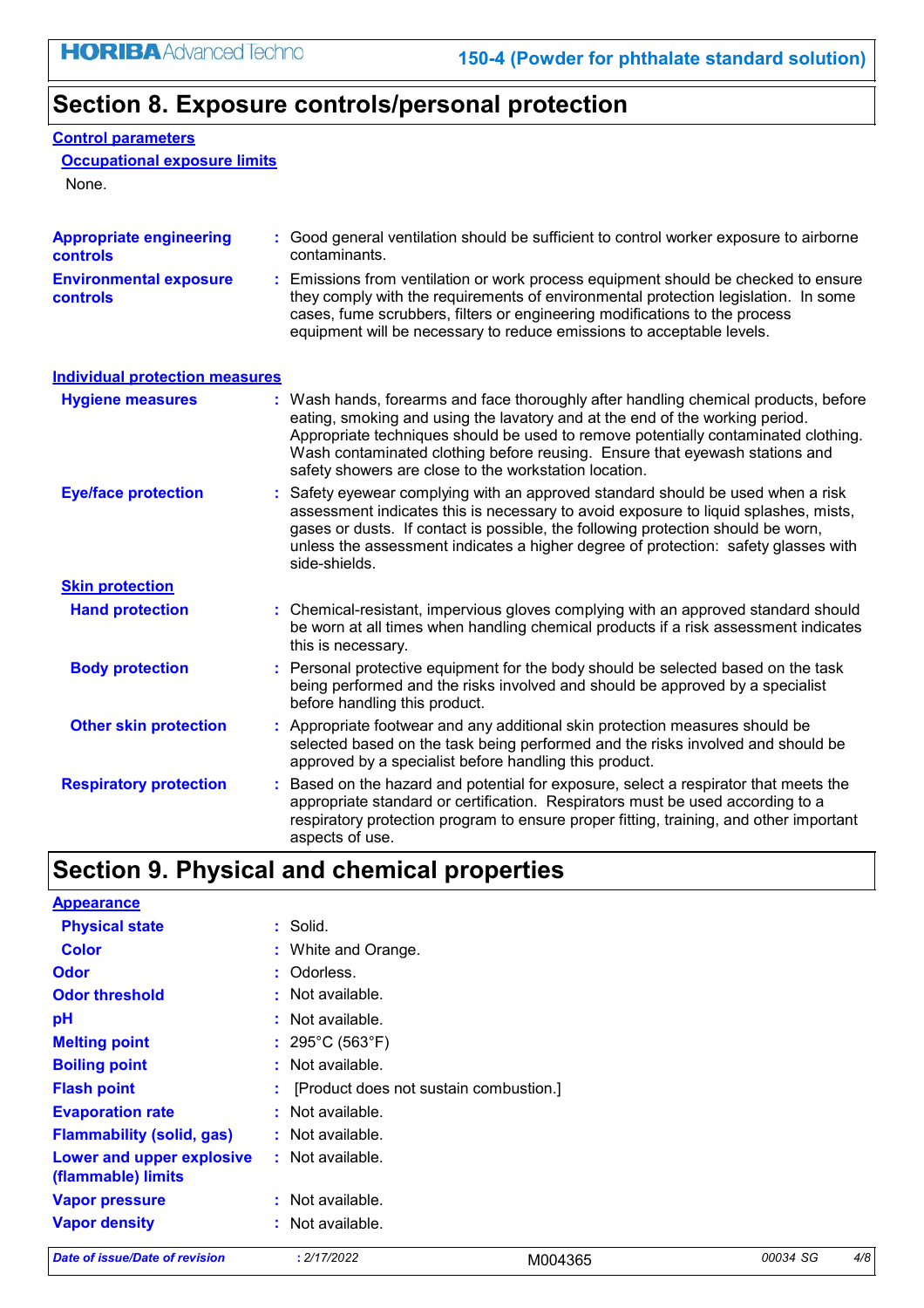# **Section 9. Physical and chemical properties**

| <b>Relative density</b>                           | $:$ Not available. |
|---------------------------------------------------|--------------------|
| <b>Solubility</b>                                 | $:$ Not available. |
| <b>Solubility in water</b>                        | : $74$ g/l         |
| <b>Partition coefficient: n-</b><br>octanol/water | $:$ Not available. |
| <b>Auto-ignition temperature</b>                  | : Not available.   |
| <b>Decomposition temperature</b>                  | : Not available.   |
| <b>Viscosity</b>                                  | $:$ Not available. |

## **Section 10. Stability and reactivity**

| <b>Reactivity</b>                            | : No specific test data related to reactivity available for this product or its ingredients.              |
|----------------------------------------------|-----------------------------------------------------------------------------------------------------------|
| <b>Chemical stability</b>                    | : The product is stable.                                                                                  |
| <b>Possibility of hazardous</b><br>reactions | : Hazardous reactions or instability may occur under certain conditions of storage or<br>use.             |
| <b>Conditions to avoid</b>                   | $:$ No specific data.                                                                                     |
| <b>Incompatible materials</b>                | : No specific data.                                                                                       |
| <b>Hazardous decomposition</b><br>products   | : Under normal conditions of storage and use, hazardous decomposition products<br>should not be produced. |
| <b>SADT</b>                                  | $:$ Not available.                                                                                        |

# **Section 11. Toxicological information**

#### **Information on toxicological effects**

#### **Acute toxicity**

| <b>Product/ingredient name</b>                                | <b>Result</b> | <b>Species</b> | <b>Dose</b> | <b>Exposure</b> |
|---------------------------------------------------------------|---------------|----------------|-------------|-----------------|
| 150-4 (Powder for phthalate   LD50 Oral<br>standard solution) |               | Rat            | 3200 mg/kg  |                 |

#### **Irritation/Corrosion**

Not available.

#### **Sensitization**

Not available.

#### **Mutagenicity**

Not available.

#### **Carcinogenicity**

Not available.

#### **Reproductive toxicity**

Not available.

#### **Teratogenicity**

Not available.

#### **Specific target organ toxicity (single exposure)**

Not available.

#### **Specific target organ toxicity (repeated exposure)**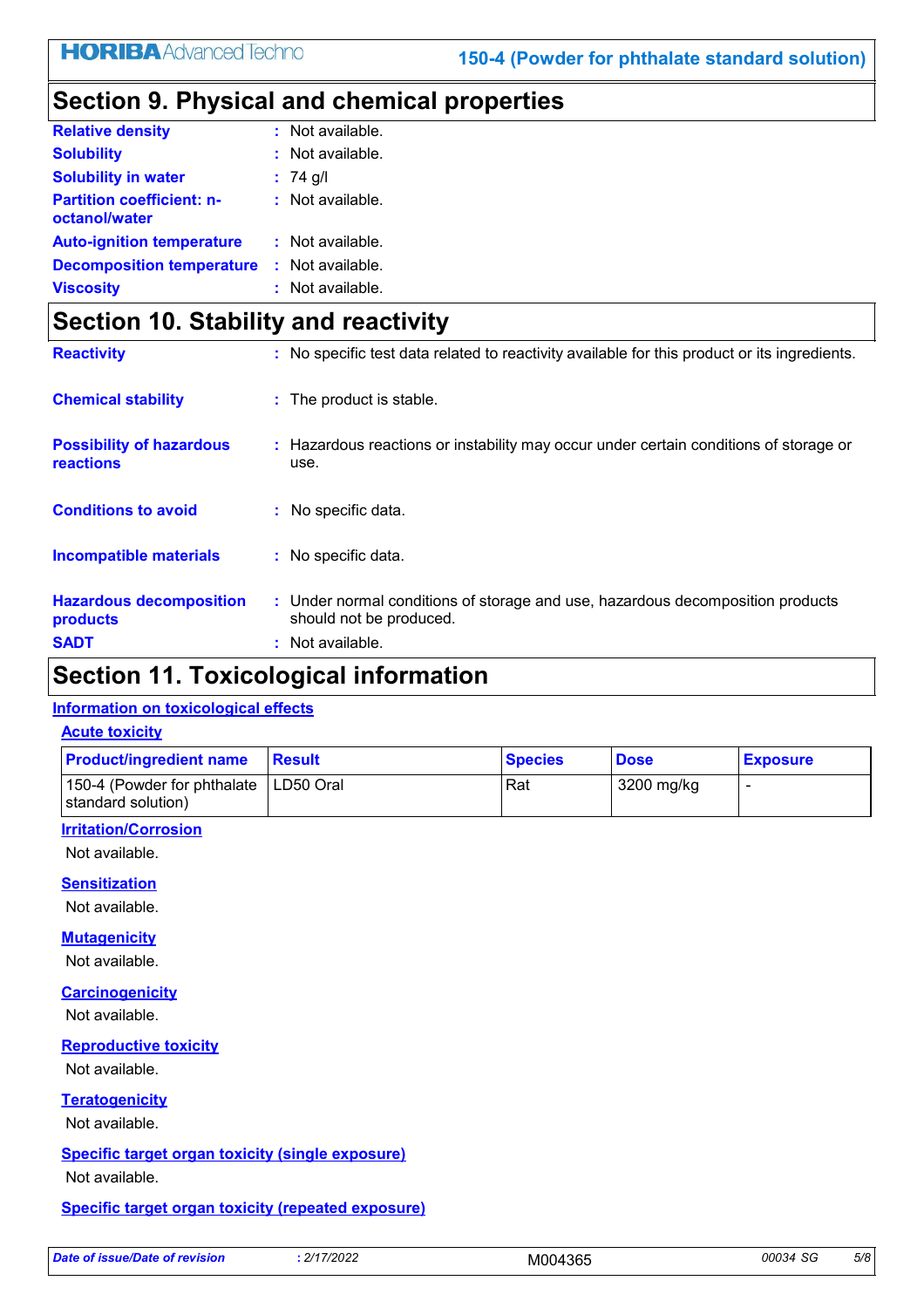# **Section 11. Toxicological information**

Not available.

#### **Aspiration hazard**

Not available.

| Information on the likely<br>routes of exposure | : Not available.                                                                         |
|-------------------------------------------------|------------------------------------------------------------------------------------------|
| <b>Potential acute health effects</b>           |                                                                                          |
| <b>Eye contact</b>                              | : No known significant effects or critical hazards.                                      |
| <b>Inhalation</b>                               | : No known significant effects or critical hazards.                                      |
| <b>Skin contact</b>                             | : No known significant effects or critical hazards.                                      |
| <b>Ingestion</b>                                | : No known significant effects or critical hazards.                                      |
|                                                 | <b>Symptoms related to the physical, chemical and toxicological characteristics</b>      |
| <b>Eye contact</b>                              | : No specific data.                                                                      |
| <b>Inhalation</b>                               | : No specific data.                                                                      |
| <b>Skin contact</b>                             | : No specific data.                                                                      |
| <b>Ingestion</b>                                | : No specific data.                                                                      |
|                                                 | Delayed and immediate effects and also chronic effects from short and long term exposure |
| <b>Short term exposure</b>                      |                                                                                          |
| <b>Potential immediate</b>                      | $:$ Not available.                                                                       |

| Potential Immediate<br>effects                    | : Not available.                                    |
|---------------------------------------------------|-----------------------------------------------------|
| <b>Potential delayed effects : Not available.</b> |                                                     |
| <b>Long term exposure</b>                         |                                                     |
| <b>Potential immediate</b><br>effects             | : Not available.                                    |
| <b>Potential delayed effects : Not available.</b> |                                                     |
| <b>Potential chronic health effects</b>           |                                                     |
| Not available.                                    |                                                     |
| General                                           | : No known significant effects or critical hazards. |
| <b>Carcinogenicity</b>                            | : No known significant effects or critical hazards. |
| <b>Mutagenicity</b>                               | : No known significant effects or critical hazards. |
| <b>Teratogenicity</b>                             | : No known significant effects or critical hazards. |
| <b>Developmental effects</b>                      | : No known significant effects or critical hazards. |
| <b>Fertility effects</b>                          | : No known significant effects or critical hazards. |

#### **Numerical measures of toxicity**

#### **Acute toxicity estimates**

| <b>Route</b> | <b>ATE value</b> |
|--------------|------------------|
| Oral         | 3200 mg/kg       |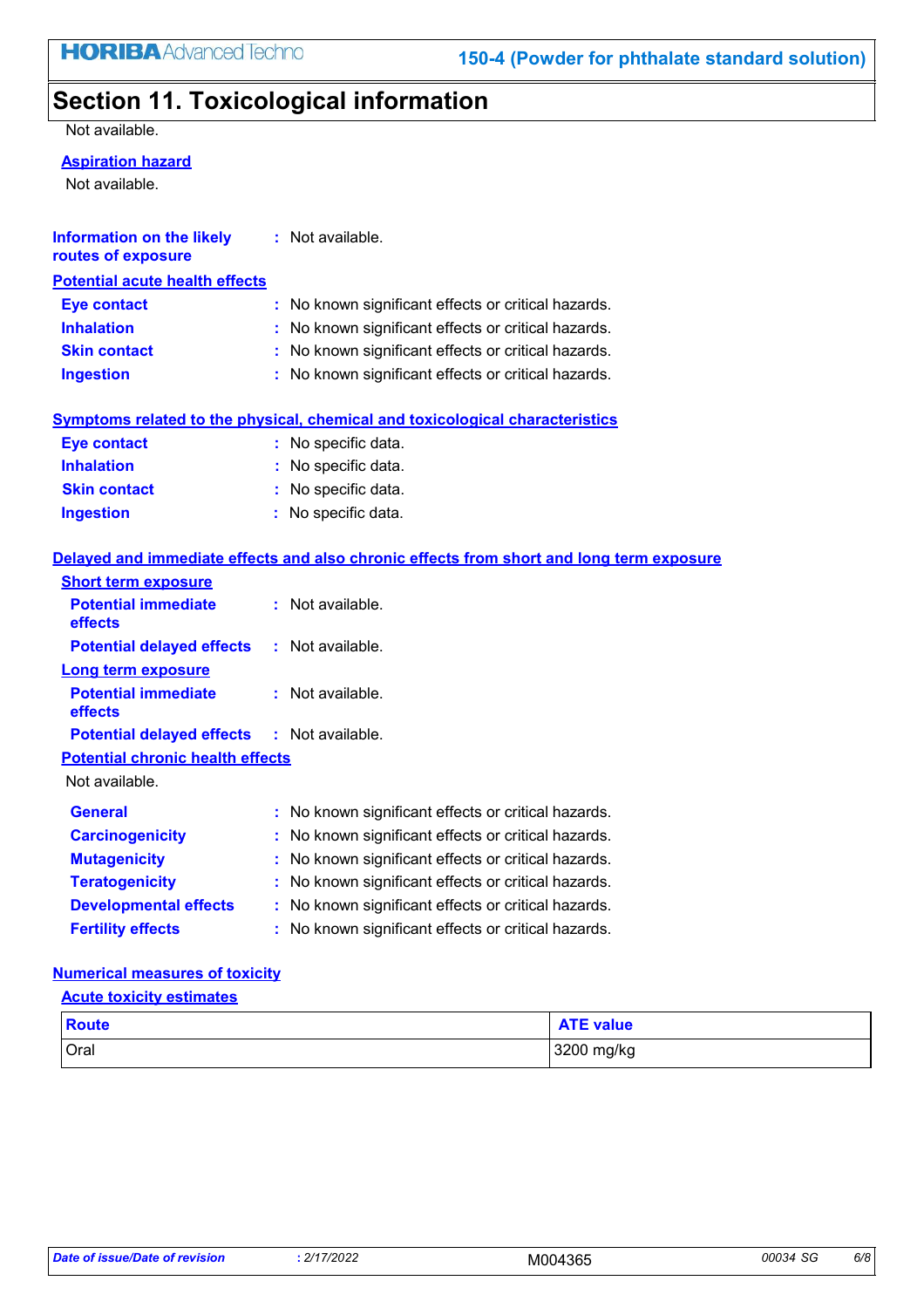## **Section 12. Ecological information**

#### **Toxicity**

Not available.

### **Bioaccumulative potential** Not available. **Persistence/degradability Soil/water partition coefficient (Koc) :** Not available. **Mobility in soil** Not available.

#### **Other adverse effects** : No known significant effects or critical hazards.

## **Section 13. Disposal considerations**

| <b>Disposal methods</b> | : The generation of waste should be avoided or minimized wherever possible.<br>Disposal of this product, solutions and any by-products should at all times comply<br>with the requirements of environmental protection and waste disposal legislation<br>and any regional local authority requirements. Dispose of surplus and non-<br>recyclable products via a licensed waste disposal contractor. Waste should not be<br>disposed of untreated to the sewer unless fully compliant with the requirements of<br>all authorities with jurisdiction. Incineration or landfill should only be considered<br>when recycling is not feasible. This material and its container must be disposed of<br>in a safe way. Empty containers or liners may retain some product residues. Avoid<br>dispersal of spilled material and runoff and contact with soil, waterways, drains and<br>sewers. |
|-------------------------|-----------------------------------------------------------------------------------------------------------------------------------------------------------------------------------------------------------------------------------------------------------------------------------------------------------------------------------------------------------------------------------------------------------------------------------------------------------------------------------------------------------------------------------------------------------------------------------------------------------------------------------------------------------------------------------------------------------------------------------------------------------------------------------------------------------------------------------------------------------------------------------------|
|                         |                                                                                                                                                                                                                                                                                                                                                                                                                                                                                                                                                                                                                                                                                                                                                                                                                                                                                         |

## **Section 14. Transport information**

|                                      | <b>UN</b>      | <b>IMDG</b>              | <b>IATA</b>              |
|--------------------------------------|----------------|--------------------------|--------------------------|
| <b>UN number</b>                     | Not regulated. | Not regulated.           | Not regulated.           |
| <b>UN proper</b><br>shipping name    | ۰              |                          | $\overline{\phantom{a}}$ |
| <b>Transport hazard</b><br>class(es) | $\blacksquare$ | $\overline{\phantom{0}}$ | $\overline{\phantom{a}}$ |
| <b>Packing group</b>                 | $\sim$         | ۰                        | $\blacksquare$           |
| <b>Environmental</b><br>hazards      | No.            | No.                      | No.                      |
| <b>Additional</b><br>information     | ٠              | $\overline{\phantom{0}}$ |                          |

**Special precautions for user Transport within user's premises:** always transport in closed containers that are **:** upright and secure. Ensure that persons transporting the product know what to do in the event of an accident or spillage.